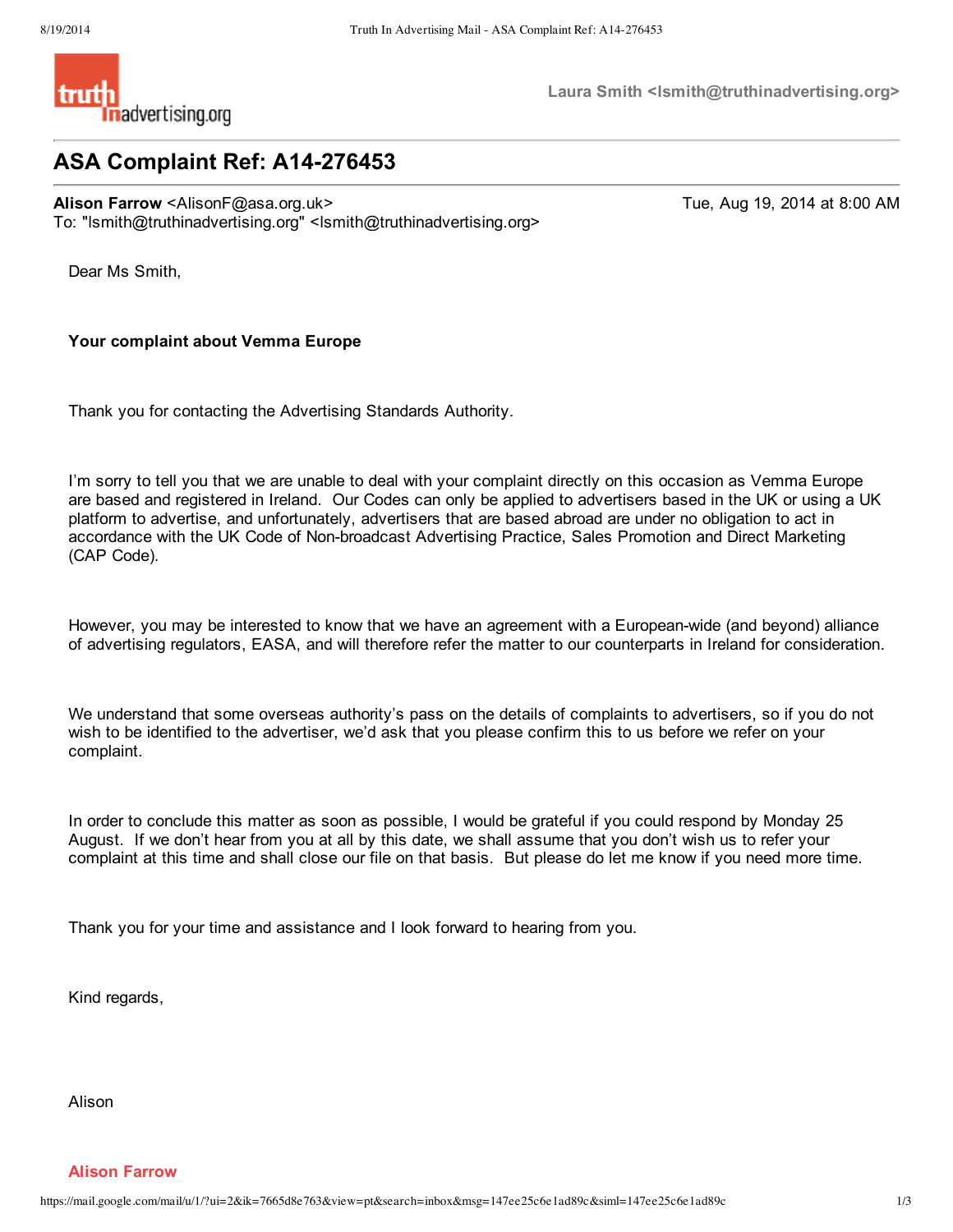**Complaints Executive**

Direct line 020 7492 2111

Advertising Standards Authority Mid City Place, 71 High Holborn London WC1V 6QT Telephone 020 7492 2222 www.asa.org.uk

Follow us on twitter: @ASA\_UK

### Legal, decent, honest and truthful

The Advertising Standards Authority (ASA) and the Advertising Standards Authority (Broadcast) Ltd will use the information you have given us to deal with your complaint. If your complaint falls under the remit of a different regulatory body, we will normally pass it on to that body. If you are seeking suppression from an advertiser's database or have not received goods or a refund, we will pass the details of your complaint to the advertiser so it can take action.

We would like you to be available to take part in the ASA's customer satisfaction research. On our behalf, an independent research company contacts complainants by email. If you did not opt-out when completing our online complaint form, or made your complaint in writing or by phone and do NOT want to participate in this research please email data.protection@asa.org.uk or write to Advertising Standards Authority, Freepost LON20659, LONDON, WC1V 6BR. We will not contact you for marketing purposes unless you have given us permission to do so. You can register on our website for communications you would like to receive from us, and can amend your choices at any time. We will not sell, rent or exchange your details with any other organisation. Our full Privacy Policy can be found at www.asa.org.uk

The Advertising Standards Authority Ltd, Registered Number 0733214

The Advertising Standards Authority (Broadcast) Ltd, Registered Number 5130991

The Committee of Advertising Practice Ltd, Registered Number 8310744

The Broadcast Committee of Advertising Practice Ltd, Registered Number 5126412

Registered Office: Mid City Place, 71 High Holborn, London, WC1V 6QT

The information contained in this electronic correspondence and any files transmitted with it is intended for the addressee only and may contain confidential and/or privileged information. If you are not the addressee please delete this message and notify the sender; you should not copy or distribute this message or disclose its contents to anyone.